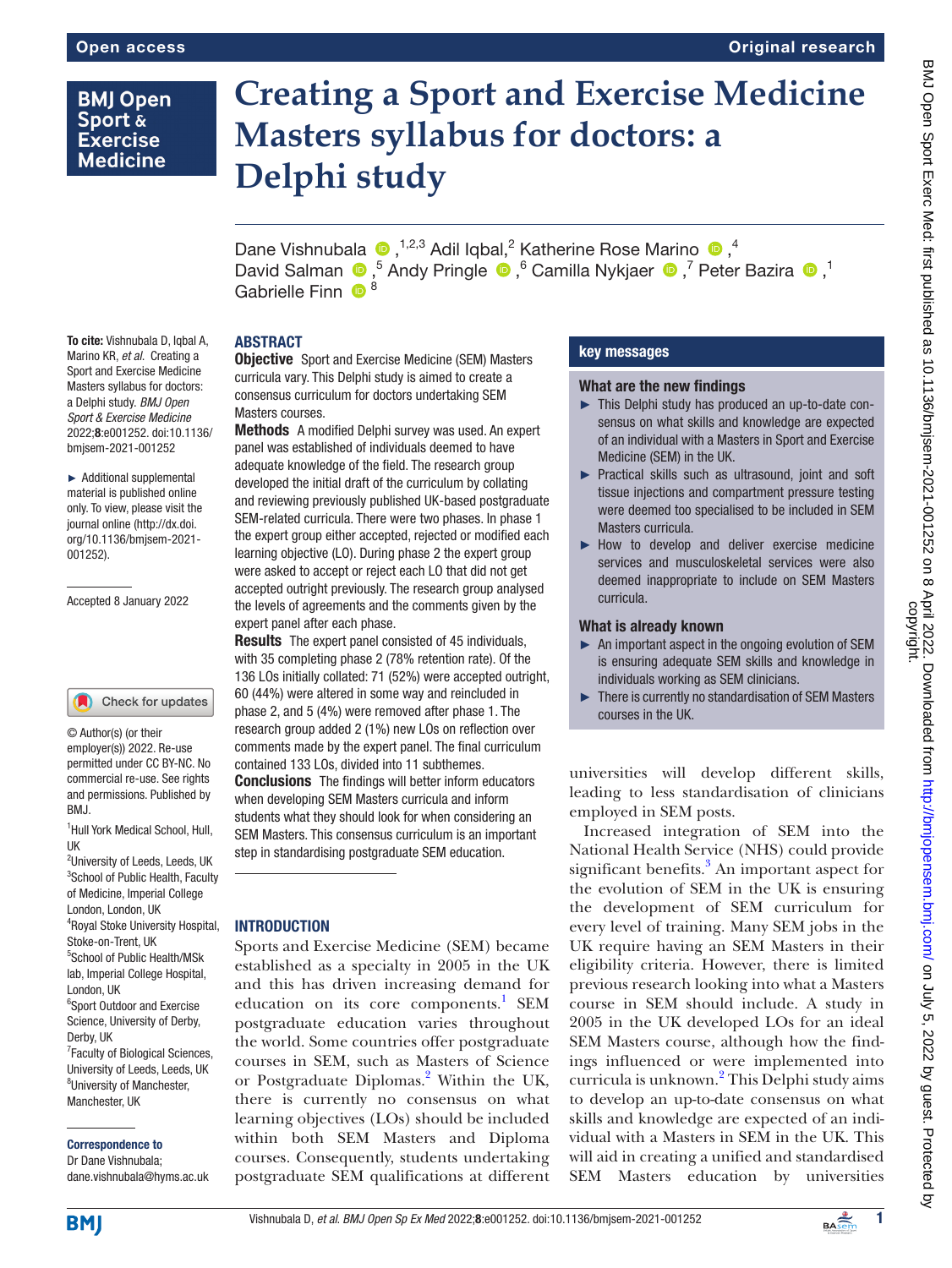throughout the UK. It will also ensure students can appreciate whether their SEM Masters education has provided the necessary skills and objectives to work as a competent SEM clinician.

This study has focused specifically on what LOs doctors undertaking an SEM Masters should hope to achieve. It should be noted that other healthcare professionals also undertake Masters degrees in SEM, and the LOs for these groups are likely to be different due to their role within the multidisciplinary team.

## **METHODS**

## Study design

A modified Delphi survey was used to seek consensus on a postgraduate SEM Masters curriculum for doctors. Expert contributions to the study remained anonymous to the research group, in keeping with the principles of Delphi methodology.

#### Establishing the research group

The research group included the authors DV, KRM, PB, CN, AP and GF. The research group were selected due to their experience in medical education. DV, CN and AP have experience in the exercise medicine sector. DV and CN have experience in delivering SEM education. DV and KRM have undertaken a Masters in SEM. GF and PB have experience in Delphi methodology. DV and KRM have experience in the education of early career SEM professionals through British Association of Sport and Exercise Medicine (BASEM) and roles within UK Universities. Content decisions were finalised by the research group.

## Expert Delphi panel

Experts are defined as individuals with knowledge and experience. For this study, they must have adequate knowledge in postgraduate SEM education. $5\frac{6}{10}$  Invitations to express interest in being on the expert panel were emailed to all members of the BASEM and the Faculty of Sport and Exercise Medicine (FSEM) via their mailing lists. In addition, members of the research group shared invitations to submit interest in being on the expert panel via social media.

In their expressions of interest individuals were asked demographic information and questions selected by the research panel to determine eligibility. The following eligibility criteria were used:

- ► Doctors that have completed their Foundation Training.
- ► Hold a higher qualification in SEM: specifically either an SEM Masters degree or diploma. Alternatively, they could have membership or fellowship of the FSEM (MFSEM/FFSEM)
- ► Have been a doctor for more than 5 years
- Working in the UK at the time of the study.

The research group reviewed the responses and removed those that did not match the eligibility criteria. Regarding the size of the expert panel, a panel size of



<span id="page-1-0"></span>Figure 1 Bloom's taxonomy wheel. Level 1 is knowledge, level 6 is evaluation. Image used within rules of license (creative commons attribution—sharealike license). Taken from: [https://www.wylio.com/credits/flickr/4100721032#.](https://www.wylio.com/credits/flickr/4100721032#)

more than 30 is not considered to improve the quality of the study. $47$ 

#### Development of the initial curriculum

The research group developed the initial curriculum draft by collating and combining previously published LOs from UK-based SEM specialty training curriculums and a previous paper exploring the LOs required for an ideal SEM Masters curriculum published in  $2006.<sup>289</sup>$ This approach was used to ensure no potential relevant LOs were omitted. The LOs taken from the pre-existing curricula were grouped into suitable themes by the research group using themes previously published. All LOs were reviewed by the research group and edited, if needed, using Bloom's taxonomy wheel ([figure](#page-1-0) 1) to make them suitable for postgraduate level.<sup>[10](#page-5-5)</sup>

## Procedure

The initial survey to express interest in joining the expert panel was made using Google Forms (Google). Demographic information was obtained through this form. For the Delphi itself, electronic surveys were created using Qualtrics software and a link to it was emailed to all eligible members of the expert panel. $^{11}$  The participant information sheet was attached to the email, along with contact details of the research group. Consent was gained via a mandatory question given before starting the Delphi. The instructions clearly stated that experts should consider the curriculum to be relevant for doctors undertaking a Masters in SEM, not considering other professions that may also undertake a Masters in SEM.

Э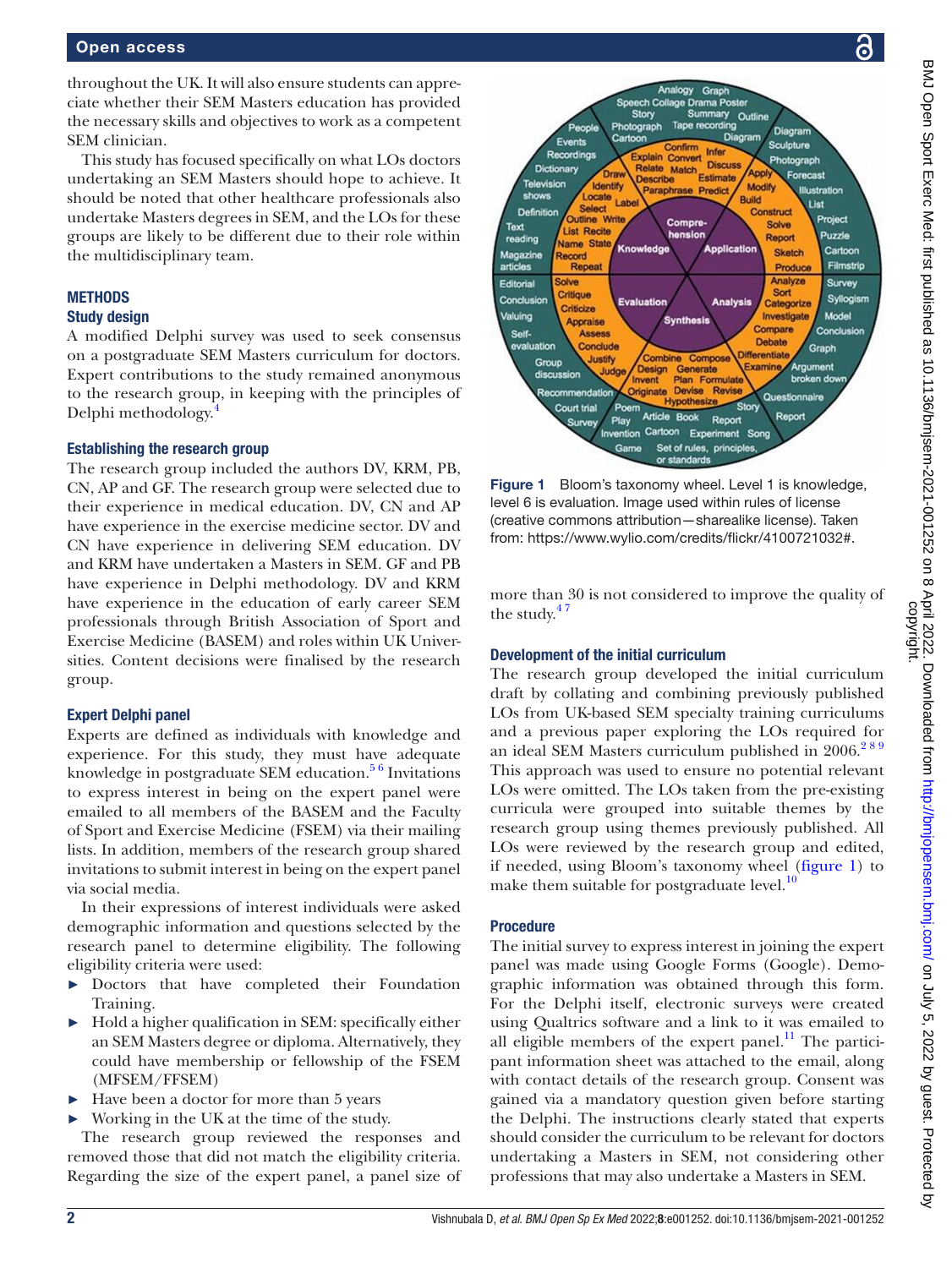Engagement from the expert panel is crucial for any Delphi study and the aim was for the response rate to not fall below  $70\%$ .<sup>12</sup> Experts were given 12 days to complete each phase of the Delphi. Non-responders after 8 and 10 days received a system-generated reminder. Text reminders were also sent to the expert panel if no response had been received on day 11. Only experts that completed phase 1 of the Delphi were invited to participate in phase 2. The data were collected between October and November 2020.

## Phase 1: review of the draft curriculum

During phase 1, panel members reviewed the curriculum and were asked to accept, reject or modify each item. Participants were given the option of providing an anonymous comment after each decision. The percentages of agreement for each LO were calculated and, along with all comments, were read through and discussed by the research group. The response to each LO was discussed regardless of the level of agreement from the expert panel. After the collected data were reviewed, the research group agreed to either accept, reject or alter each LO to create a second version of the proposed curriculum. LOs with levels of agreement above 75% with no comments were accepted. The research group reviewed all comments on LOs that had been accepted and the LOs were amended accordingly and included in phase 2. LOs with levels of agreement below 75% without comments were rejected. For those with comments, these were reviewed by the research group, and where it was felt appropriate a modified LO was added for further review in phase 2.

#### Phase 2: second review of proposed curriculum (accept or reject)

A link to the second version of the curriculum was sent to all expert panel members that completed phase 1. For this phase, they were only provided with the option to accept or reject each LO. As reported by Keeney *et al*, a consensus was defined by 75% agreement.<sup>13</sup> Previous literature reports varied levels appropriate for consensus, ranging from 70% to 100%.<sup>6</sup> There was an optional open comments box at the end of each theme for further comments. The LOs accepted outright after phase 1 and did not require further input were included for reference. Again, the percentage of agreement was calculated, the research group reviewed all comments and a consensus was reached to either accept or reject each LO. Phase 2 would be repeated until a final consensus on the syllabus was reached.

#### RESULTS

#### The initial proposed curriculum

There were 136 LOs collated from prior SEM syllabi. The research group divided these across 11 distinct themes.

#### The expert panel

Of the 94 people interested in being on the expert panel, 48% (45/94) met the eligibility criteria. The reasons for non-eligibility included having worked as a doctor for less than 5 years (n=19), not holding an SEM Masters/Diploma/ FFSEM/MFSEM (n=17) and not being based in the UK

|  | <b>Open access</b> |
|--|--------------------|
|--|--------------------|

<span id="page-2-0"></span>

| Table 1                                        | The reasons for alterations to LOs after phase 1      |  |
|------------------------------------------------|-------------------------------------------------------|--|
| <b>Reasons for alteration</b>                  | <b>Number of learning</b><br>objectives (LOs) altered |  |
| Spelling and grammar (including<br>re-wording) | 44 (32%)                                              |  |
| Alteration to Bloom taxonomy<br>level          | 34 (25%)                                              |  |
| Objective made more specific                   | 10(7%)                                                |  |
| Objective made more broad                      | 2(1%)                                                 |  |

The percentage of LOs altered for each reason is also provided.

(n=13). The expert panel consisted of 20 SEM consultants, 4 orthopaedic consultants, 1 rheumatology consultant, 17 general practitioners, 11 SEM registrars and 14 doctors that did not specify their training or job role but did confirm that they had been a doctor for more than 5 years. All the 14 doctors that did not specify their training/job role had completed a SEM MSc or Diploma and 57% had been a doctor for 13 years or more. Twenty-one individuals on the expert panel (47%) had experience teaching SEM Masters and Diploma courses.

#### Phase 1

In phase 1 of the study there was a 100% (45/45) response rate from the expert panel. Fifty-two per cent (71/136) of the LOs were accepted without the need for alteration, and 44% (60/136) were altered. The reasons for alterations are given in [table](#page-2-0) 1. Thirty LOs were altered for more than one reason. Regarding the alterations made to the Bloom taxonomy level, 44% (n=15) were moved to a higher taxonomy level,  $41\%$  (n=14) were moved to a lower taxonomy level and for the final 15% (n=5) the wording was altered but the LO was kept within the same taxonomy level.

Five LOs (4%) were rejected and all were removed due to being deemed too high level for postgraduate SEM Masters. The objectives removed for being too high level are given in [table](#page-3-0) 2, alongside comments given by the expert panel that contributed to the research group deciding on their removal. The first two LOs listed in [table](#page-3-0) 2 regarding developing, leading and delivering exercise medicine services and MSK services received an agreement of 78% and 80%, respectively. Despite being above the approval threshold, the research group discussed these objectives at length, taking on board comments given by the expert panel, and determined these LOs were too high a level for a Masters level.

On reviewing the comments given by the expert panel, the research team added the following two LOs to the proposed curriculum:

- 1. Discuss a range of common ethical issues in a team sport environment (added to 'sports team and event management' subtheme)
- 2. Recognise the key medico-legal requirements and considerations in team medicine (added to 'sports team and event management' subtheme).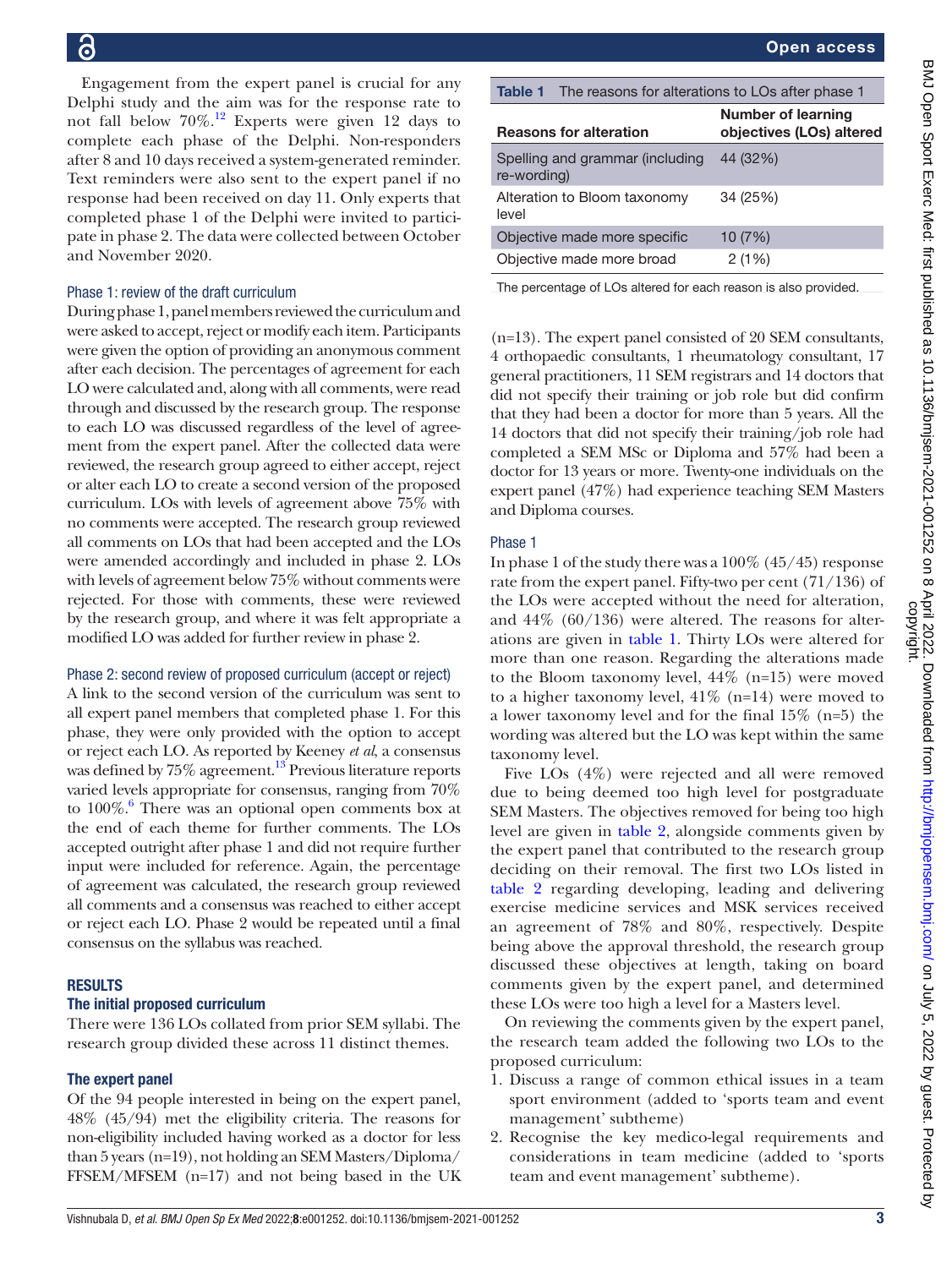<span id="page-3-0"></span>

| Table 2 The LOs removed after phase 1 and comments given by the expert panel which contributed to justifying the removal<br>of the LO                                                                                                                                                                                                     |                                                                                                                                                                                                                                                                                                                                     |  |  |
|-------------------------------------------------------------------------------------------------------------------------------------------------------------------------------------------------------------------------------------------------------------------------------------------------------------------------------------------|-------------------------------------------------------------------------------------------------------------------------------------------------------------------------------------------------------------------------------------------------------------------------------------------------------------------------------------|--|--|
| Learning objective (LO) removed                                                                                                                                                                                                                                                                                                           | Expert panel quotes supporting the removal                                                                                                                                                                                                                                                                                          |  |  |
| 1. Develop, lead and deliver both paediatric and adult<br>exercise medicine services                                                                                                                                                                                                                                                      | Be able to contribute to the delivery of - Reduce the taxonomy<br>order (Participant 41)                                                                                                                                                                                                                                            |  |  |
| 2. Develop, lead and deliver both paediatric and adult<br>musculoskeletal services                                                                                                                                                                                                                                                        | Demonstrate awareness of - Not all MSc courses offer the<br>chance for delivery (Participant 39)                                                                                                                                                                                                                                    |  |  |
| 3. Perform a targeted ultrasound examination of a peripheral<br>musculoskeletal problem                                                                                                                                                                                                                                                   | Does not need to be part of SEM MSc - needs to be a separate<br>course (participant 21)<br>Reject as this is an additional skill that isn't going to be taught<br>as part of MSc (participant 30)                                                                                                                                   |  |  |
| 4. Inject a variety of joints and soft tissues with radiological<br>guidance                                                                                                                                                                                                                                                              | Does not need to be part of SEM MSc - needs to be a separate<br>course (participant 21)<br>I don't feel this is mandatory for MSc level (participant 42)                                                                                                                                                                            |  |  |
| 5. Perform compartment pressure testing                                                                                                                                                                                                                                                                                                   | Not sure this is an essential component- would be done in<br>Secondary Care (participant 33)<br>Reject as advanced skill? beyond this level - know how it is<br>done (participant 28)                                                                                                                                               |  |  |
| SEM, Sport and Exercise Medicine.                                                                                                                                                                                                                                                                                                         |                                                                                                                                                                                                                                                                                                                                     |  |  |
| These were both added due to comments made by<br>nembers of the expert panel at the end of the survey<br>when asked if they had any final thoughts. The first was<br>dded due to a participant stating: 'I would also add<br>i section on Ethics and how this may impact the SEM<br>ohysician' (participant 31). The second was added due | The importance of a standardised SEM Masters curriculum<br>for doctors<br>Obtaining a high-quality and relevant education in SEM<br>should be a critical goal for all physicians working in<br>SEM. <sup>14</sup> Although there is no specific data on this, anecdot-<br>ally, the research group is aware that a large proportion |  |  |

These were both adde members of the expert when asked if they had a added due to a particip a section on Ethics and physician' (participant 3 to a member of the expert panel stating: 'Medico-legal issues in sports' (participant 18). On discussing these within the research group the value of both comments were noted, and it was therefore deemed important to add related LOs.

#### Phase 2

Of the 45 that completed phase 1, 78% (35/45) of these individuals also completed phase 2. All LOs (100%) were accepted in phase 2 of the study, with all objectives achieving over 85% agreement. No alterations were made to any LOs. Therefore, no further phases were required. The final curriculum consisted of 11 subthemes (outlined in [table](#page-3-1) 3) and 133 LOs. The full version of the final curriculum can be found in the [online supple](https://dx.doi.org/10.1136/bmjsem-2021-001252)[mental information.](https://dx.doi.org/10.1136/bmjsem-2021-001252)

#### **DISCUSSION**

## Summary of findings

An expert panel of 45 (100% of those eligible) completed phase 1 of this modified Delphi study, with 35 also completing phase 2 (78% retention rate). One hundred and thirty-six LOs were reviewed, with five removed during phase 1 after being deemed too high level for an SEM Masters degree. Two additional LOs were added, resulting in a final curriculum of 133 LOs, all of which were accepted by the expert panel during phase 2.

ally, the research group is aware that a large proportion of doctors working in the field of Sport and Exercise Medicine are not SEM consultants or on SEM specialty training programmes. For this group, their SEM knowledge and experience will be heavily influenced through the completion of an SEM Masters. It is reasonable to assume physicians will want their SEM Masters to be as relevant as possible to being an SEM physician, particularly given the cost and time-commitment of undertaking a Masters degree.

<span id="page-3-1"></span>Table 3 The finalised subthemes and number of learning objectives within each subtheme

|                                                  | Number of<br>objectives in |  |
|--------------------------------------------------|----------------------------|--|
| <b>Subtheme</b>                                  | subtheme                   |  |
| 1. Physical activity and human health            | 13                         |  |
| 2. Medical issues related to exercise            | 16                         |  |
| 3. Injuries related to SEM                       | 22                         |  |
| 4. Basic science in SFM                          | 18                         |  |
| 5. Clinical pharmacology                         | 6                          |  |
| 6. Antidoping                                    | 4                          |  |
| 7. Sports team and event management              | 28                         |  |
| 8. Physical activity in challenging environments | 1                          |  |
| 9. Specific groups in SEM                        | 11                         |  |
| 10. Intrinsic skills of an SFM clinician         | 3                          |  |
| 11. Extrinsic skills of an SEM clinician         | 11                         |  |
| Total                                            | 133                        |  |

BMJ Open Sport Exerc Med: first published as 10.1136/bmjsem-2021-001252 on 8 April 2022. Downloaded from <http://bmjopensem.bmj.com/> on July 5, 2022 by guest. Protected by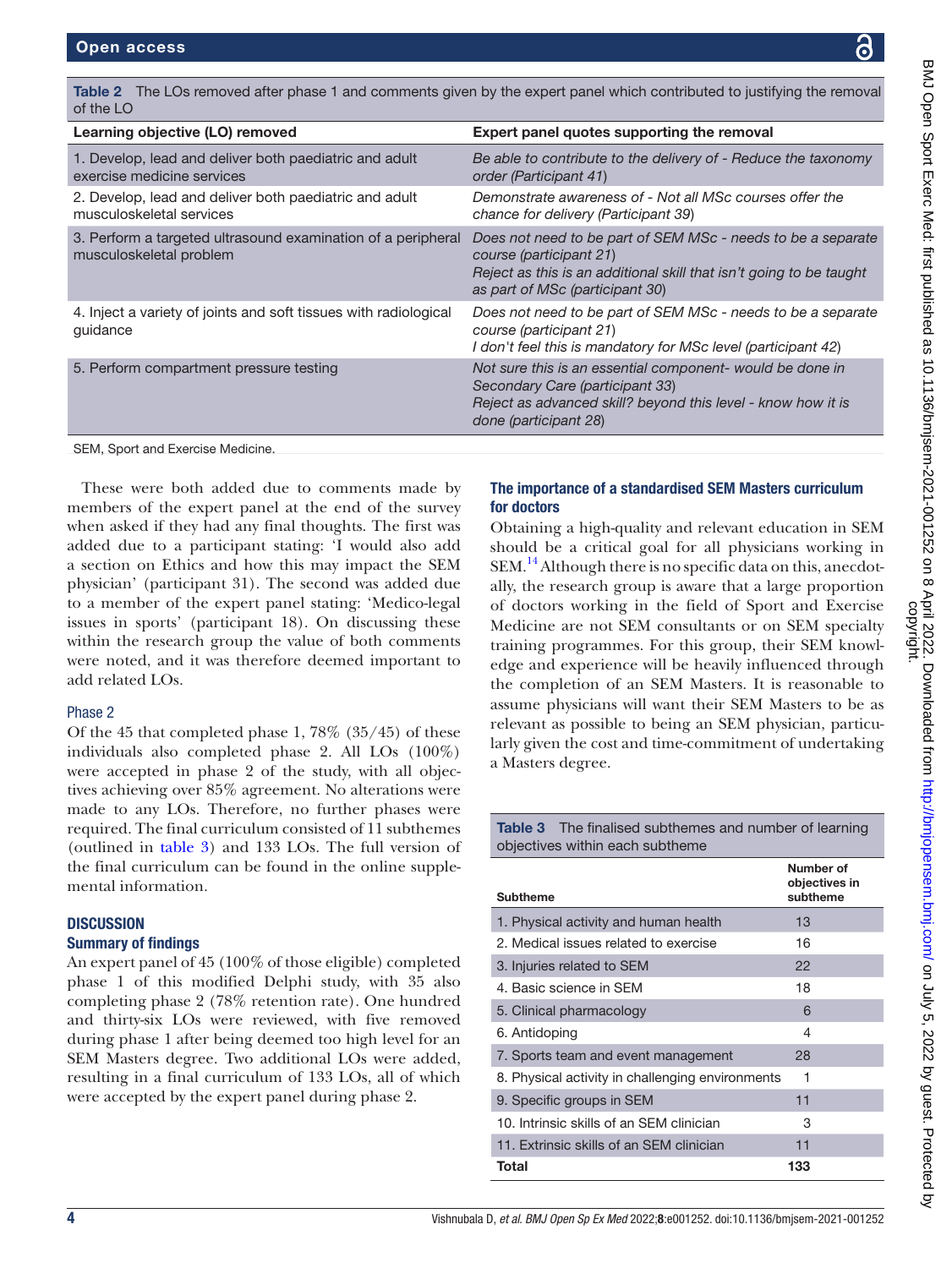As a relatively new specialty SEM is continuing to find its place within the UK healthcare system; many fellow healthcare professionals have limited knowledge of the specialty and the skills SEM physicians possess.<sup>[15 16](#page-5-11)</sup> As a specialty we need to demonstrate we can stand alongside conventional specialties by being prepared to methodically examine our practice, ensure physicians practising within SEM are sufficiently capable and ensure they are working at a high level consistent throughout the UK. $^{17}$  $^{17}$  $^{17}$ It is becoming increasingly common for SEM posts to include having an SEM Masters in their desirable or essential job criteria. The need to standardise SEM Masters curricula is therefore becoming increasingly important. It will be beneficial to the professionalism of the specialty to ensure individuals working in SEM posts that require an SEM Masters possess similar, consistent skills and knowledge.

#### Aspects too specialist for SEM Masters level

The expert panel rejected the practical LOs around performing ultrasound, joint and soft tissue injections and compartment pressure testing, with comments implying that they are too high level for SEM Masters courses. Ultrasound imaging is increasingly used in SEM to diagnose and monitor injuries; diagnostic ultrasound has previously been described as the 'sports physicians stethoscope'.[18](#page-5-13) A 2017 International Consensus statement outlining a generic syllabus for SEM specialty training includes an 'advanced skill' of 'targeted ultrasound examination of a peripheral musculoskeletal problem'.<sup>9</sup> How best to provide ultrasound training to SEM clinicians, or a consensus decision as to whether it is needed, remains a controversial issue.<sup>[18](#page-5-13)</sup> The research group anecdotally acknowledges that many SEM clinicians choose to selffund ultrasound training courses and equipment. The findings of this study indicate that ultrasound training should not be included in SEM Masters' teaching.

LOs focused on developing and delivering exercise medicine services and musculoskeletal services were also not deemed appropriate to include in this curriculum, with several expert panel members commenting on issues with SEM Masters including these LOs. The research group discussed these objectives at length and deemed that these objectives would be more suitable for SEM consultant level or specialist SEM trainees. FSEM have created resources to aid SEM doctors in setting up SEM clinics and services, such as 'Sport and Exercise Medicine: A Fresh Approach in Practice' published in 2014[.19](#page-5-15) Interestingly, the 2017 International Consensus syllabus for SEM specialist training does not include learning how to set up an SEM service, nor does the most recent UK SEM specialist training programme curriculum.<sup>89</sup> With increasing interest in how SEM can best be integrated into the NHS given the benefits SEM services can provide, it would be of great interest for further research be done to determine how the SEM specialty can most effectively increase the number of SEM services offered in the UK.<sup>3</sup>

#### Catering to all SEM Masters students

Doctors at any stage in training can undertake a Masters in SEM, and doctors at different stages in training may require different outcomes from a Masters course. It is also important to acknowledge that other healthcare professionals undertake an SEM Masters degree, such as physiotherapists, osteopaths and sports therapists. While there will be overlap, the outcomes these professionals wish to achieve from an SEM Masters are likely to be different to the LOs for doctors. Future research may consider exploring an appropriate SEM Masters curriculum for other healthcare professionals; it would be interesting to compare and contrast these with this curriculum.

#### **Strengths**

A modified Delphi was conducted thoroughly, following the appropriate methodology.<sup>4</sup> The expert panel consisted of highly qualified individuals from relevant professional backgrounds. A high level of engagement and response rate was achieved. Many, often detailed, comments were received from expert panel members to justify responses. The research group contains individuals with a wide range in level of training. A high level of acceptance was achieved for each of the LOs included in the final curriculum. As no repeats to phase 1 or phase 2 were required, there were only two rounds of the Delphi before the finalised curriculum being created. Less than three rounds are recommended to reduce participation fatigue.[13 20 21](#page-5-8)

#### Limitations

Although demographic data was removed, due to the nature of the questions asked to deem eligibility criteria, the research group may have been able to deduce who expert panel members were, resulting in bias. In addition, despite Masters degrees being primarily academic degrees, the only mention of research in the final proposed curriculum is in one LO listing research as a skill commonly used in practice by SEM physicians that the learner should be able to demonstrate. This is likely due to vocational-based curriculums being used to create the initial proposed list of LOs developed by the research group. It may be appropriate for educators creating curricula for SEM Masters to consider including additional research-related LOs. Given the nature of a Delphi study, the study is limited by the research group members and expert panel. The study methodology is by design opinion-based and open to researcher and participant bias. In addition, it would have been beneficial to know the specific training/job role of the 14 doctors on the expert panel that did not provide this information. However, all of these doctors had an MSc or Diploma in SEM and had all been a doctor for 5 years or more, with the majority having been a doctor for over 10 years.